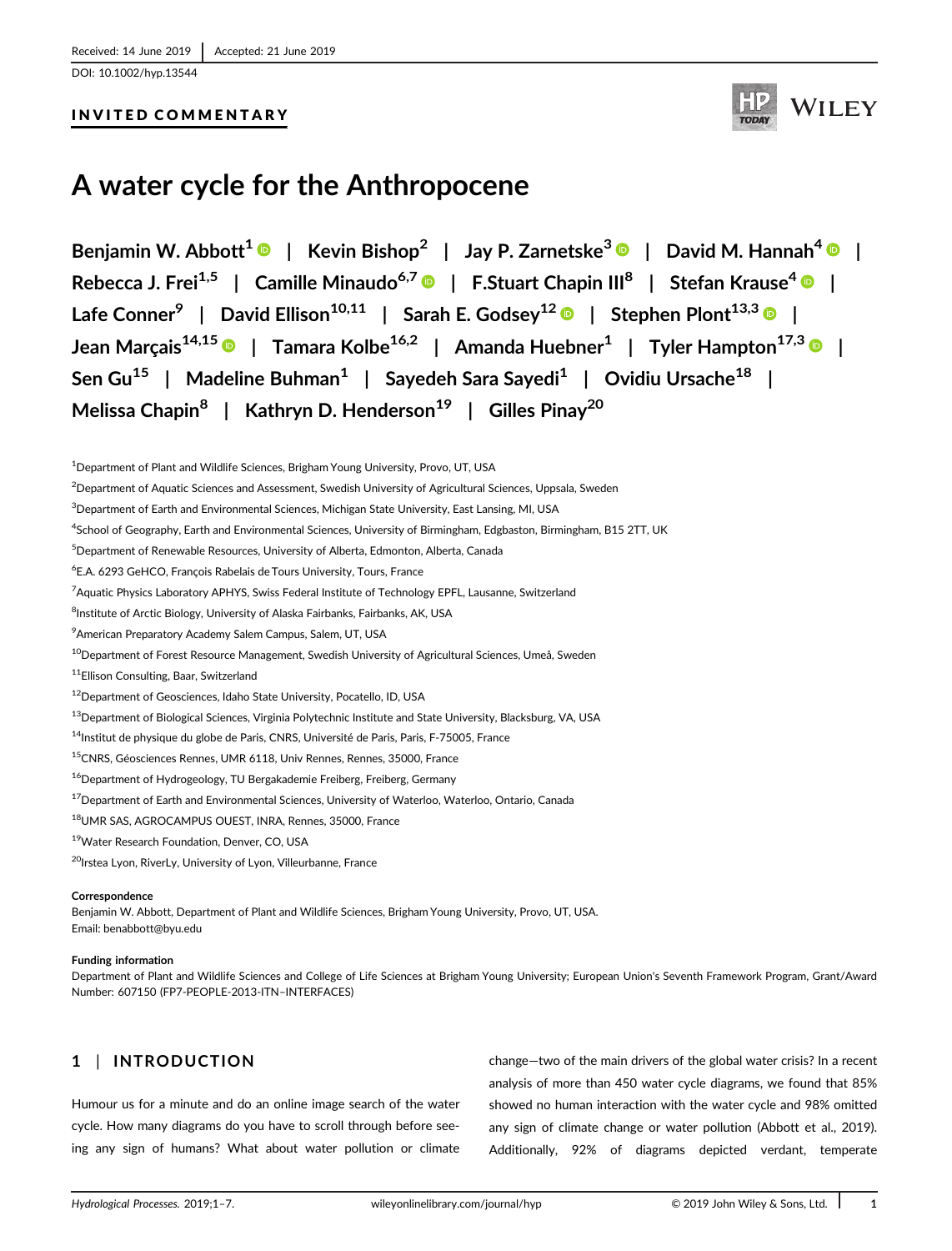**2 ABBOTT ET AL. ABBOTT ET AL.** 

ecosystems with abundant freshwater, and 95% showed only a single river basin. It did not matter if the diagrams came from textbooks, scientific articles, or the internet, nor if they were old or new; most showed an undisturbed water cycle, free from human interference. These depictions contrast starkly with the state of the water cycle in the Anthropocene, when land conversion, human water use, and climate change affect nearly every water pool and flux (Falkenmark, Wang-Erlandsson, & Rockström, 2019; Wine & Davison, 2019; Wurtsbaugh et al., 2017). The dimensions and scale of human interference with water are manifest in failing fossil aquifers in the world's great agricultural regions (Famiglietti, 2014), accelerating ice discharge from the Arctic (Box et al., 2018), and instability in atmospheric rivers that support continental rainfall (Paul et al., 2016).

We believe that incorrect water cycle diagrams are a symptom of a much deeper and widespread problem about how humanity relates to water on Earth. Society does not understand how the water cycle works nor how humans fit into it (Abbott et al., 2019; Attari, 2014; Linton, 2014). In response to this crisis of understanding, *we call on researchers, educators, journalists, lawyers, and policy makers to change how we conceptualize and present the global water cycle.* Specifically, we must teach where water comes from, what determines its availability, and how many individuals and ecosystems are in crisis because of water mismanagement, climate change, and land conversion. Because the drivers of the global water crisis are truly global, ensuring adequate water for humans and ecosystems will require coordinated efforts that extend beyond geopolitical borders and outlast the tenure of individual administrations (Adler, 2019; Keys, Wang-Erlandsson, Gordon, Galaz, & Ebbesson, 2017). This level of coordination and

holistic thinking requires widespread understanding of the water cycle and the global water crisis. Making the causes and consequences of the water crisis visible in our diagrams is a tractable and important step towards the goal of a sustainable relationship with water that includes ecosystems and society.

# **2** | **A FAILING ICON**

The diagram of the water cycle is a central icon of Earth and environmental sciences. For many people, it is the point of entry into thinking about critical scientific concepts such as conservation of mass, ecological interconnectedness, and human dependence and influence on Earth's great cycles. Since the concept of the modern water cycle emerged in the early 1900s (Linton, 2014; Linton & Budds, 2014), water cycle diagrams have emphasized natural landscapes and a primarily vertical water cycle: evaporation from surface water followed by precipitation over the land (Duffy, 2017; Fandel, Breshears, & McMahon, 2018). In reality, the primary source of terrestrial precipitation that supports all continental life is the land, not the ocean as depicted in diagrams (Ellison, Futter, & Bishop, 2012). Earth's water cycle is not a single great circle; it is a series of loops linked by terrestrial water recycling and therefore vulnerable to changes in land use and water use (Boers, Marwan, Barbosa, & Kurths, 2017; Wang-Erlandsson et al., 2018). With this perspective, human interference with the water cycle is much more than just water consumption; it includes land conversion and climate change (Figure 1), which alter both vertical water flow to the



FIGURE 1 Types of human interference with the global water cycle and dimensions of the global water crisis. Human water use is separated into green (78%), blue (16%), and grey water use (6%) based on a meta-analysis of global water pools and fluxes (Abbott et al., 2019)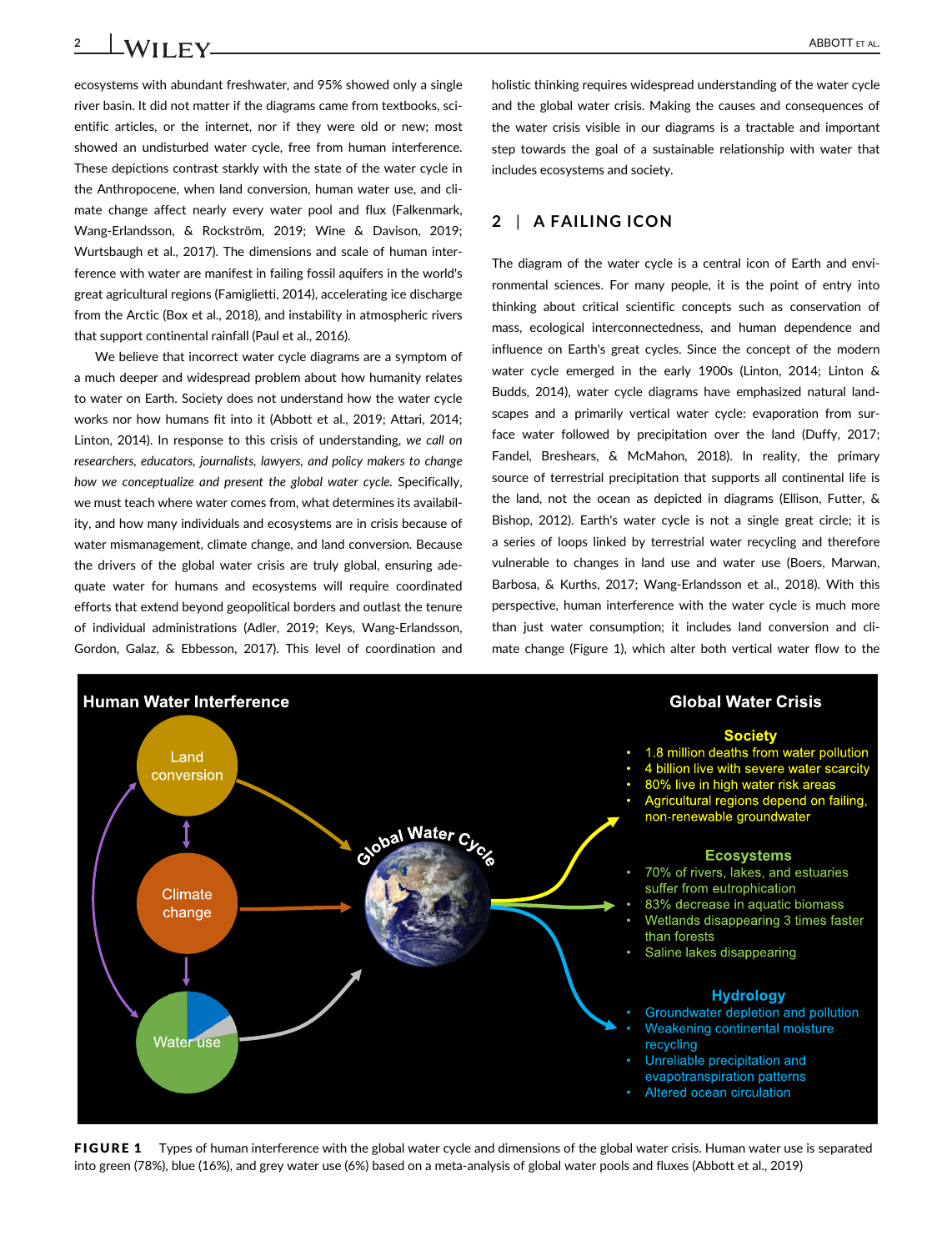atmosphere and lateral movement across, above, and underneath land and water surfaces (DeAngelis et al., 2010; Durack, Wijffels, & Matear, 2012; Falkenmark et al., 2019).

Some might accuse us of expecting too much of water cycle diagrams. After all, does it matter that diagrams are wrong if researchers and policy makers understand the drivers of the water cycle and the water crisis? Given the difficulties of depicting global hydrology in the Anthropocene, one could argue that we are just bullying a beloved and trusted scientific symbol. Indeed, more than one reviewer of our work argued, in effect, that "this is an interesting analysis, but everyone knows that humans affect the water cycle, so these details are not particularly troubling."

We believe that dismissing inaccuracies in water cycle drawings as inevitable or unimportant is problematic for several reasons. First, the exclusion of human activity is not a simplification; it is an omission that renders the hydrological cycle incomprehensible in the Anthropocene. It is no longer possible to understand the space–time distribution of water quantity and quality on Earth without considering human activity (Falkenmark et al., 2019; Linton & Budds, 2014; Van Loon et al., 2016). Human alteration of water, land, and climate have so severely altered the water cycle that model simulations based solely on natural dynamics no longer reliably predict groundwater levels, droughts, floods, or precipitation (Abbott et al., 2019; Bradshaw, Sodhi, Peh, & Brook, 2007; Paul et al., 2016; van Dijk et al., 2013). Second, although researchers in hydrology may have the knowledge to interpret and challenge incorrect visualizations of the water cycle, most people assume scientific diagrams are correct. Everyone interacts with water from birth, but our individual experiences are intensely personal—the water we wash ourselves with, give our children, and run from during a rainstorm. Because we cannot directly observe large-scale hydrological processes, we rely on water cycle diagrams to convey a correct understanding of the global water cycle. Third and most fundamentally, misconceptions of water in the Anthropocene extend far beyond popular diagrams of the water cycle. Some of the highest-profile scientific publications only consider consumptive water use when determining sustainable planetary limits for freshwater (Steffen et al., 2015), and others present terrestrial evaporation and transpiration as water losses (Schyns, Hoekstra, Booij, Hogeboom, & Mekonnen, 2019) rather than the primary sources of freshwater for agriculture and ecosystems (Ellison et al., 2012; Heistermann, 2017; van Noordwijk & Ellison, 2019).

## **3** | **THE INVISIBLE GLOBAL WATER CRISIS**

Water is the defining characteristic of our planet, and the water cycle operates on a scale so immense that we describe it in thousands of cubic kilometres or trillions of metric tons. The sheer size of the Earth's water cycle can give the impression that human activity could never alter it. However, in the Anthropocene, humans have reshaped the water cycle in three connected ways (Figures 1 and 2). First, virtually, every agricultural, industrial, and domestic activity uses water directly and indirectly. This water use is classified as green (soil moisture used by human livestock and crops), blue (direct transport and consumption of water), and grey (water used to dilute human pollutants), which together exceed global groundwater recharge (Döll & Fiedler, 2008; Gleeson, Befus, Jasechko, Luijendijk, & Cardenas, 2016) or the equivalent of half of all the water running from land to sea— 24,400 km<sup>3</sup> each year  $\pm$  20% (Abbott et al., 2019). Human water use is sustainable for some regions at some times, but for large portions of the globe, groundwater pumping exceeds recharge, river discharge is overallocated, and water pollution (grey water use) causes rampant human disease and ecosystem degradation (Dupas, Minaudo, & Abbott, 2019; Falkenmark et al., 2019; Landrigan et al., 2017). Second, humans have directly modified 77% of the Earth's land surface, excluding Antarctica, through activities such as agriculture, deforestation, and wetland destruction (Watson et al., 2018). Land use alters evapotranspiration, groundwater recharge, and run-off within and beyond catchments in surprising ways. For example, large-scale deforestation has weakened the monsoon rains in India (Paul et al., 2016) and South America (Boers et al., 2017), fossil groundwater extraction in the central United States has increased downwind precipitation by 15–30% during the peak growing season (DeAngelis et al., 2010), and water flow in many of the world's great rivers has been influenced by land use change outside of the rivers' own basins (Gebrehiwot et al., 2019; Keys et al., 2012; Wang-Erlandsson et al., 2018). Third, climate change is altering nearly every water pool and flux, including ocean circulation, land ice discharge, precipitation timing and intensity, drought, flooding, and evapotranspiration (Abbott et al., 2019; Falkenmark et al., 2019; Famiglietti, 2014; Huang, Yu, Guan, Wang, & Guo, 2016).

Do these issues qualify as a singular global water crisis, and does it matter if they are missing from our water cycle diagrams? We say yes on both counts. Water cycle diagrams are iconic symbols of our understanding of water on Earth and are among the most visible communication tools in all of science. The fact that the global water crisis is invisible in nearly all water cycle diagrams is troubling on its own, yet we have found that this erasure extends into the perceptions of some scientists and of the public. Several critics of our work evaluating diagrams questioned the severity and scale of water crises, with one reviewer stating "I was not aware that there is a general agreement on the existence of a global water crisis … I recommend abstaining from such assessments." If there is no scientific consensus that a global water crisis even exists (Steffen et al., 2015), how can we mobilize the resources and collective will to address it? With or without scientific approval, 1.8 million people die every year from polluted water (Landrigan et al., 2017), tens of thousands die from flooding (Bradshaw et al., 2007; Dottori et al., 2018), most of the Earth's population experiences severe water scarcity (Mekonnen & Hoekstra, 2016; Vörösmarty et al., 2010), freshwater species have declined by more than 80% (Harrison et al., 2018), two-thirds of the Earth's rivers, lakes, and estuaries are experiencing eutrophication because of anthropogenic nutrient loading (Kolbe et al., 2019; Le Moal et al., 2019), and many of the world's great agricultural regions depend on non-renewable groundwater, which is being depleted at an accelerating pace (Famiglietti, 2014; Richey et al., 2015). The water crisis is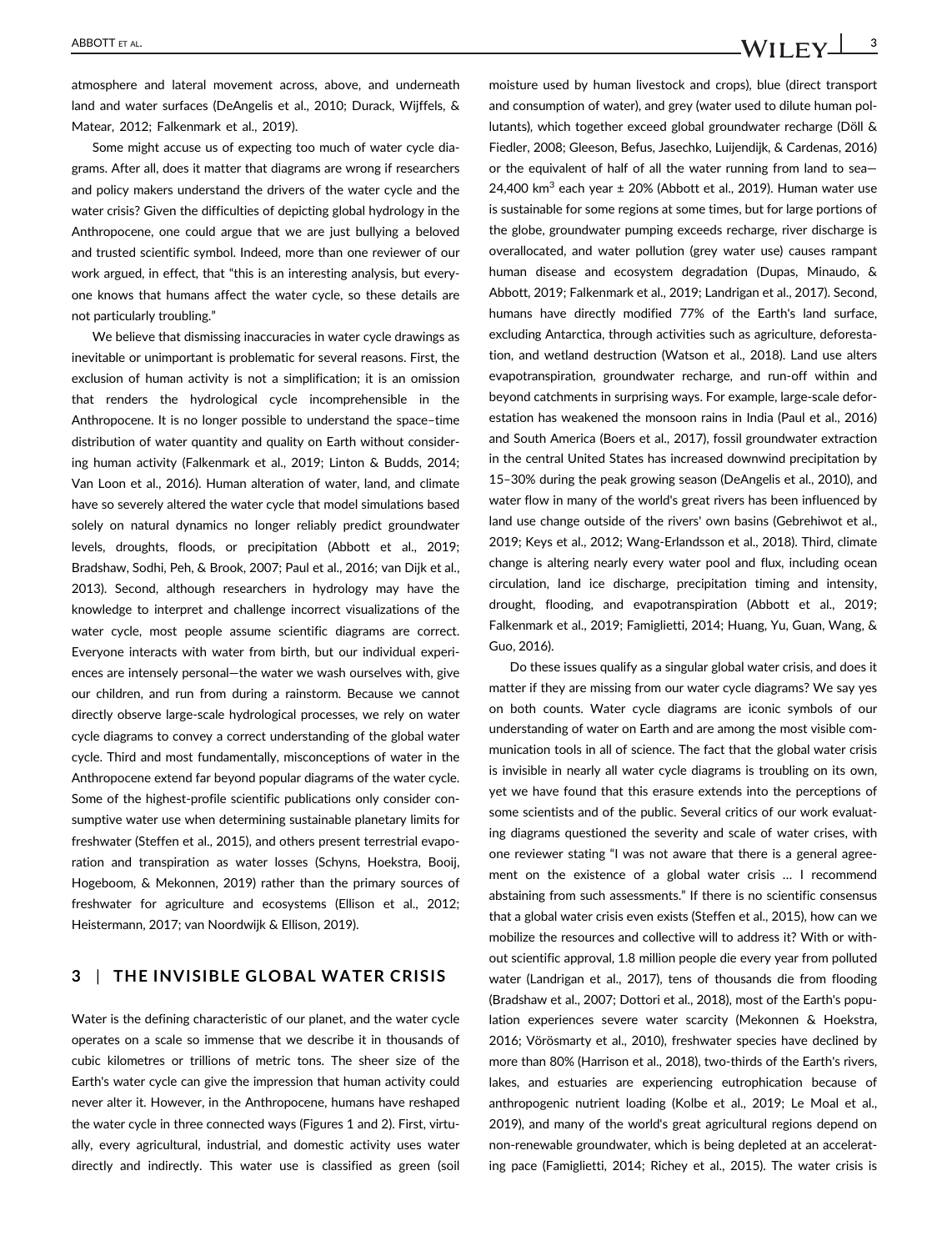

FIGURE 2 Photos of human interactions with the water cycle in the Anthropocene. (a) Evaporation ponds encroach on the Great Salt Lake, the largest saline lake in the Western Hemisphere, USA; (b) Groundwater-fed agriculture and human-caused wildfire, Washington, USA; (c) Urban development along the coast in Nice, France. (d) Suburban sprawl sustained by interbasin water transfer around Utah Lake, USA; (e) Livestock, canal, and irrigation in Heber City, USA; Flooding as the River Ouse in York exceeds defensive engineering infrastructure, UK; (g) Accelerating ice discharge from northern Greenland; (h) Boreal lake experiencing thermal and chemical modification from atmospheric deposition and climate change, Västerbotten, Sweden

truly global because of the number of people and ecosystems it affects and because its tangled causes—land use, climate change, and water use—now extend beyond the boundaries of individual regions or countries. The reluctance of some to acknowledge the global water crisis is itself a failure of past and current water paradigms.

# **4** | **BETTER WATER DIAGRAMS AND POLICY IN THE ANTHROPOCENE**

Besides putting humans back in the picture, what can be done to improve water cycle diagrams? Two of the challenges in depicting and

managing water are inherent to systems science: temporal variation and spatial interactions. Temporal variability is critical to understanding the concepts of water security, flooding, and aquatic habitat, which are defined by occasional extremes more than average conditions (Abbott et al., 2018; Dottori et al., 2018; Prudhomme et al., 2014). Many of the most important water pools and fluxes for ecosystems and society, including soil water, precipitation, and river flow, experience rapid fluctuations seasonally and annually. Others, like terrestrial water recycling and non-renewable groundwater, initially respond slowly to human pressure, allowing expansion of civilizations and associated water demand before abruptly collapsing or changing after an unanticipated threshold is exceeded (Ellison et al., 2012;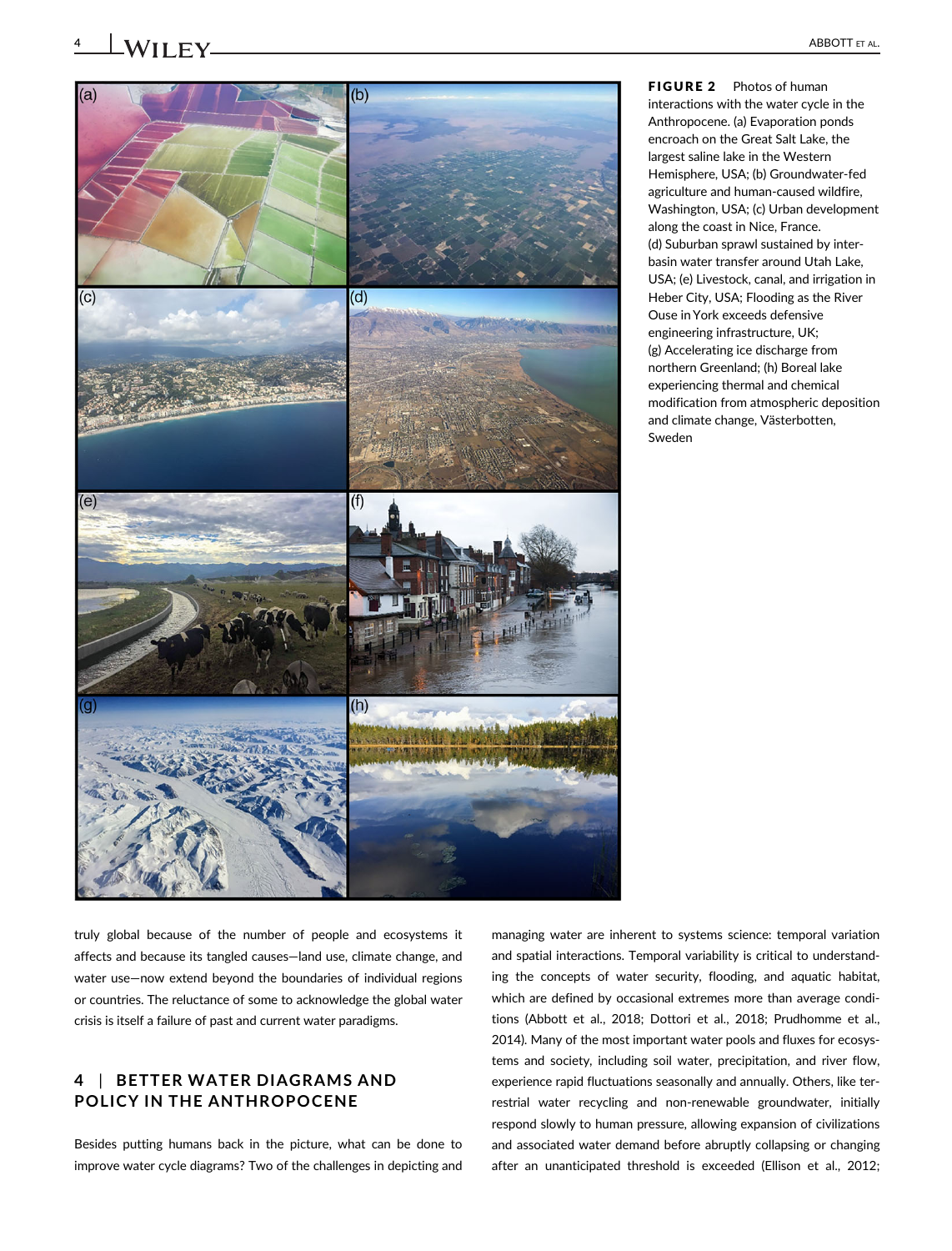Falkenmark et al., 2019; Heistermann, 2017). New media formats including interactive water cycle games or multi-panel diagrams could better communicate these central water truths (Abbott et al., 2019).

Spatial interactions in the water cycle are similarly difficult to predict and control. Water flow through and across the Earth's surface is determined by topographic watersheds, but water inputs depend on atmospheric transport of water vapour from upwind airsheds (Keys et al., 2012). Nearly all the diagrams we analysed showed a single watershed, precluding the larger-scale interactions that connect all parts of the global water cycle (Abbott et al., 2019), such as how deforestation in West African threatens Nile River flows and, thus, Egypt's water supply (Gebrehiwot et al., 2019). Similarly, most water policies and practices are based on single-catchment perspectives, where trees "use" water and evapotranspiration is viewed as a loss. Disregarding water transport from outside the watershed boundaries can lead to questionable interventions such as cloud seeding, removal of vegetation, and inter-basin pipeline construction (Ellison et al., 2012; van Noordwijk & Ellison, 2019). These engineering "solutions" not only are costly and ineffective but also can exacerbate water scarcity and undermine sustainable development goals by diverting water from downstream or downwind communities, producing unintended or unknown side-effects, and reducing resilience to natural and anthropogenic variability (Abbott et al., 2019; Falkenmark et al., 2019; Linton & Budds, 2014).

Another key message for water diagrams in the Anthropocene must be how much, or rather how little water is available for humans and ecosystems. Diagrams currently over-represent freshwater availability by showing abundant water sources with no consideration of water chemistry or availability. Half of global lake water is saline, and more than 97% of groundwater is not useable because of salinity, age, or surface collapse, though water diagrams show that the totality of these pools is fresh and available for human use (Abbott et al., 2019). Additionally, water pollution has further decreased the fraction of available freshwater by 30% to 50% globally and much more for many regions (Abbott et al., 2019). Emphasizing the finite and fragile nature of freshwater resources could help us graduate from fixating solely on increasing supply to managing demand (Qin et al., 2019)—a transition that is needed critically in many regions experiencing water stress due to luxury water use such as decorative lawns and excess meat and dairy production.

## **5** | **GLOBAL HYDROLOGY FOR GLOBAL PROBLEMS**

For historical, aesthetic, and disciplinary reasons (Duffy, 2017; Fandel et al., 2018; Linton & Budds, 2014), we continue to teach that interaction with the global water cycle is a one-way street: the water cycle affects us, not the other way around. Given the enormity of the global water crisis, we propose that there is no good excuse for excluding humans from depictions of the water cycle, no matter the scale or purpose of the drawing. As water researchers and educators, we should emulate other disciplines that more effectively depict human

interactions with their study systems. For example, contrast the disciplinary way we teach the water cycle with the integrated way ecosystem ecologists teach the carbon and nitrogen cycles, where human activity is almost always depicted in diagrams (Abbott et al., 2019).

Currently, there is not only a mismatch in space between the size of the drivers of precipitation and the limits of sovereign governments, there is also a mismatch in time between the frequency of hydrological variation and changes in political power. The Earth's ecosystems, including human society, are facing a global water crisis, but most of us are not equipped to answer the fundamental question of where rain comes from. Unfortunately, you could not find the correct answer to that question in most water cycle diagrams.

As a research and education community, we must create and disseminate a new generation of water cycle diagrams that integrate the dimensions of human–water interactions and accurately reflect the state of our knowledge of global hydrology. These diagrams should emphasize spatial linkages and temporal variation to teach how water availability depends on large-scale and long-term conservation of natural ecosystems. Diagrams that effectively teach how nested connections influence water availability in specific geographic places will better support nature-based solutions (Bishop et al., 2009), which are more likely to establish water practices that are ecologically and socio-politically sustainable (Fandel et al., 2018; Gunckel, Covitt, Salinas, & Anderson, 2012).

At this time, when human disruption of the water cycle threatens ecosystems and society more than ever, we need to reconceive our relationship with water. Our disciplinary approach to hydrology as a matter of fluid dynamics and physical heterogeneity has generated great understanding but has failed to protect ecosystems and ensure sustainable water resource development and equitable water governance (Sivapalan, 2018). The latter is critical to achieving UN Sustainable Development Goal 6—clean water and sanitation for all by 2030. The diagrams that should communicate the most precious precepts in hydrology are currently obstacles that obscure crucial truths about the hydrosocial cycle in the Anthropocene (Linton & Budds, 2014). Although we know that correcting visualizations of the water cycle will not solve the global water crisis on its own, rehabilitating this iconic symbol of a fundamental Earth system is a step towards awareness and sustainable participation of humanity in the global water cycle.

### **ACKNOWLEDGMENTS**

Financial support for this study was provided by the Department of Plant and Wildlife Sciences and College of Life Sciences at Brigham Young University and by the European Union's Seventh Framework Program for research, technological development, and demonstration under grant Agreement 607150 (FP7-PEOPLE-2013-ITN–INTER-FACES—Ecohydrological interfaces as critical hotspots for transformations of ecosystem exchange fluxes and biogeochemical cycling). We thank J. Baker for input on the manuscript.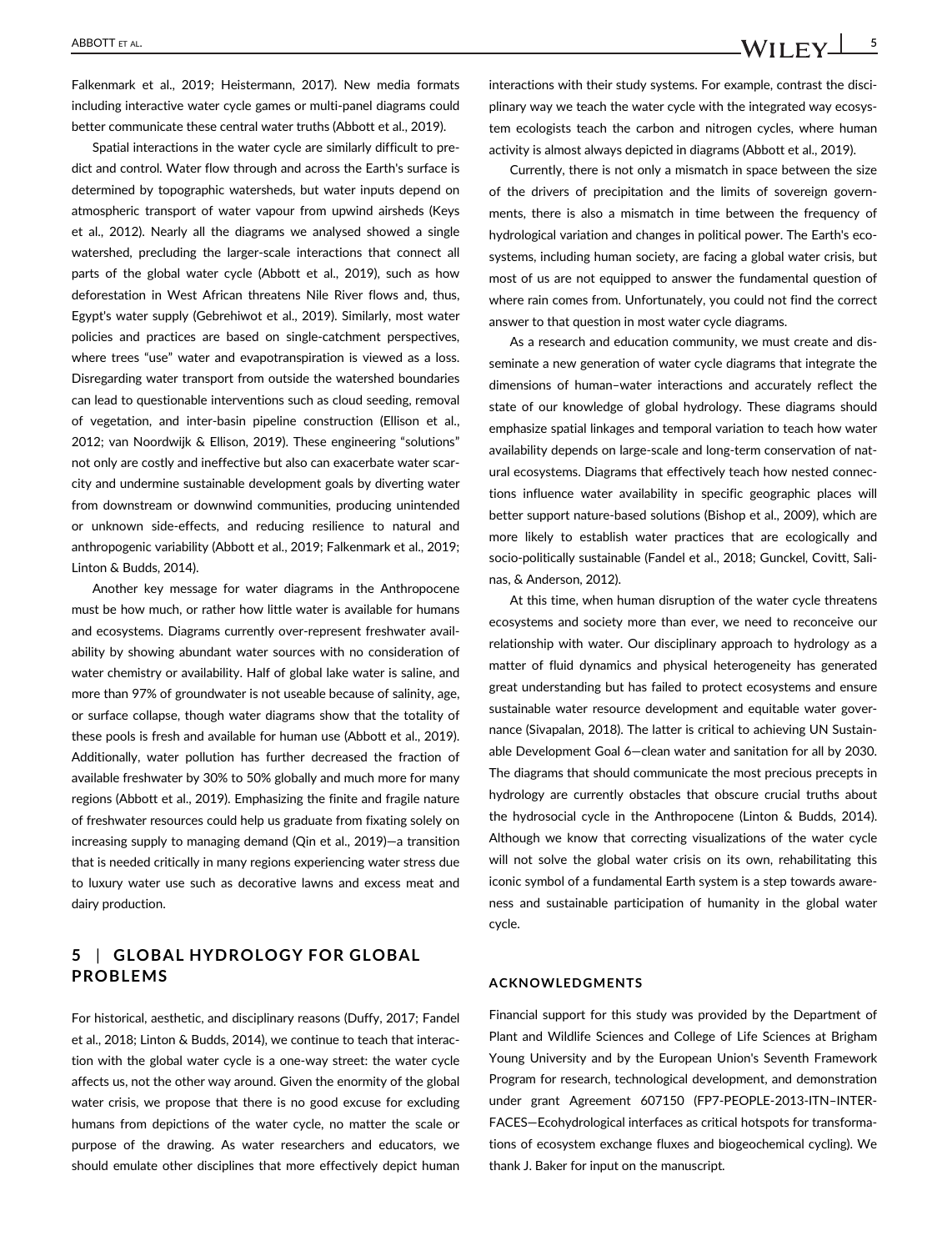# **ORCID**

*Benjamin W. Abbott* <https://orcid.org/0000-0001-5861-3481> Jay P. Zarnetske<sup>D</sup> <https://orcid.org/0000-0001-7194-5245> *David M. Hannah* <https://orcid.org/0000-0003-1714-1240> *Camille Minaudo* <https://orcid.org/0000-0003-0979-9595> *Stefan Krause* <https://orcid.org/0000-0003-2521-2248> *Sarah E. Godsey* <https://orcid.org/0000-0001-6529-7886> *Stephen Plont* <https://orcid.org/0000-0001-8477-3622> *Jean Marçais* <https://orcid.org/0000-0002-1729-9964> *Tyler Hampton* <https://orcid.org/0000-0003-1087-2059>

### **REFERENCES**

- Abbott, B. W., Bishop, K. H., Zarnetske, J. P., Minaudo, C., Chapin, F. S., Krause, S., … Pinay, G. (2019). Human domination of the global water cycle absent from depictions and perceptions. *Nature Geoscience*, *12*, 533–540.<https://doi.org/10.1038/s41561-019-0374-y>
- Abbott, B. W., Gruau, G., Zarnetske, J. P., Moatar, F., Barbe, L., Thomas, Z., … Pinay, G. (2018). Unexpected spatial stability of water chemistry in headwater stream networks. *Ecology Letters*, *21*(2), 296–308. [https://](https://doi.org/10.1111/ele.12897) [doi.org/10.1111/ele.12897](https://doi.org/10.1111/ele.12897)
- Adler, R. W. (2019). Coevolution of law and science. *Columbia Journal of Environmental Law*, *44*(1), 1–66. [https://doi.org/10.7916/cjel.](https://doi.org/10.7916/cjel.v44i1.805) [v44i1.805](https://doi.org/10.7916/cjel.v44i1.805)
- Attari, S. Z. (2014). Perceptions of water use. *Proceedings of the National Academy of Sciences*, *111*(14), 5129–5134. [https://doi.org/10.1073/](https://doi.org/10.1073/pnas.1316402111) [pnas.1316402111](https://doi.org/10.1073/pnas.1316402111)
- Bishop, K., Beven, K., Destouni, G., Abrahamsson, K., Andersson, L., Johnson, R. K., … Hjerdt, N. (2009). Nature as the 'natural' goal for water management: A conversation. *Ambio*, *38*(4), 209–214. [https://](https://doi.org/10.1579/0044-7447-38.4.209) [doi.org/10.1579/0044-7447-38.4.209](https://doi.org/10.1579/0044-7447-38.4.209)
- Boers, N., Marwan, N., Barbosa, H. M. J., & Kurths, J. (2017). A deforestation-induced tipping point for the South American monsoon system. *Scientific Reports*, *7*, 41489. [https://doi.org/10.1038/](https://doi.org/10.1038/srep41489) [srep41489](https://doi.org/10.1038/srep41489)
- Box, J. E., Colgan, W. T., Wouters, B., Burgess, D. O., O'Neel, S., Thomson, L. I., & Mernild, S. H. (2018). Global sea-level contribution from Arctic land ice: 1971–2017. *Environmental Research Letters*, *13*(12), 125012.<https://doi.org/10.1088/1748-9326/aaf2ed>
- Bradshaw, C. J. A., Sodhi, N. S., Peh, K. S.-H., & Brook, B. W. (2007). Global evidence that deforestation amplifies flood risk and severity in the developing world. *Global Change Biology*, *13*(11), 2379–2395. [https://](https://doi.org/10.1111/j.1365-2486.2007.01446.x) [doi.org/10.1111/j.1365-2486.2007.01446.x](https://doi.org/10.1111/j.1365-2486.2007.01446.x)
- DeAngelis, A., Dominguez, F., Fan, Y., Robock, A., Kustu, M. D., & Robinson, D. (2010). Evidence of enhanced precipitation due to irrigation over the Great Plains of the United States. *Journal of Geophysical Research-Atmospheres*, *115*(D15), D15115. [https://doi.org/10.1029/](https://doi.org/10.1029/2010JD013892) [2010JD013892](https://doi.org/10.1029/2010JD013892)
- Döll, P., & Fiedler, K. (2008). Global-scale modeling of groundwater recharge. *Hydrology and Earth System Sciences*, *12*(3), 863–885. <https://doi.org/10.5194/hess-12-863-2008>
- Dottori, F., Szewczyk, W., Ciscar, J.-C., Zhao, F., Alfieri, L., Hirabayashi, Y., … Feyen, L. (2018). Increased human and economic losses from river flooding with anthropogenic warming. *Nature Climate Change*, *8*(9), 781–786.<https://doi.org/10.1038/s41558-018-0257-z>
- Duffy, C. J. (2017). The terrestrial hydrologic cycle: An historical sense of balance. *Wiley Interdisciplinary Reviews Water*, *4*, n/a–n/a. [https://doi.](https://doi.org/10.1002/wat2.1216) [org/10.1002/wat2.1216](https://doi.org/10.1002/wat2.1216)
- Dupas, R., Minaudo, C., & Abbott, B. W. (2019). Stability of spatial patterns in water chemistry across temperate ecoregions. *Environmental Research Letters*, *14*(7).<https://doi.org/10.1088/1748-9326/ab24f4>
- Durack, P. J., Wijffels, S. E., & Matear, R. J. (2012). Ocean Salinities reveal strong global water cycle intensification during 1950 to 2000. *Science*, *336*(6080), 455–458. [https://doi.org/10.1126/science.](https://doi.org/10.1126/science.1212222) [1212222](https://doi.org/10.1126/science.1212222)
- Ellison, D., Futter, M. N., & Bishop, K. (2012). On the forest cover-water yield debate: From demand- to supply-side thinking. *Global Change Biology*, *18*(3), 806–820. [https://doi.org/10.1111/j.1365-2486.2011.](https://doi.org/10.1111/j.1365-2486.2011.02589.x) [02589.x](https://doi.org/10.1111/j.1365-2486.2011.02589.x)
- Falkenmark, M., Wang-Erlandsson, L., & Rockström, J. (2019). Understanding of water resilience in the Anthropocene. *Journal of Hydrology X*, *2*, 100009. [https://doi.org/10.1016/j.hydroa.2018.](https://doi.org/10.1016/j.hydroa.2018.100009) [100009](https://doi.org/10.1016/j.hydroa.2018.100009)
- Famiglietti, J. S. (2014). The global groundwater crisis. *Nature Climate Change*, *4*(11), 945–948.<https://doi.org/10.1038/nclimate2425>
- Fandel, C. A., Breshears, D. D., & McMahon, E. E. (2018). Implicit assumptions of conceptual diagrams in environmental science and best practices for their illustration. *Ecosphere*, *9*(1), 1–15. [https://doi.org/10.](https://doi.org/10.1002/ecs2.2072) [1002/ecs2.2072](https://doi.org/10.1002/ecs2.2072)
- Gebrehiwot, S. G., Ellison, D., Bewket, W., Seleshi, Y., Inogwabini, B.-I., & Bishop, K. (2019). The Nile Basin waters and the West African rainforest: Rethinking the boundaries. *Wiley Interdisciplinary Reviews Water*, *6*(1), e1317.<https://doi.org/10.1002/wat2.1317>
- Gleeson, T., Befus, K. M., Jasechko, S., Luijendijk, E., & Cardenas, M. B. (2016). The global volume and distribution of modern groundwater. *Nature Geoscience*, *9*(2), 161–167.<https://doi.org/10.1038/ngeo2590>
- Gunckel, K. L., Covitt, B. A., Salinas, I., & Anderson, C. W. (2012). A learning progression for water in socio-ecological systems. *Journal of Research in Science Teaching*, *49*(7), 843–868. [https://doi.org/10.1002/tea.](https://doi.org/10.1002/tea.21024) [21024](https://doi.org/10.1002/tea.21024)
- Harrison, I., Abell, R., Darwall, W., Thieme, M. L., Tickner, D., & Timboe, I. (2018). The freshwater biodiversity crisis. *Science*, *362*(6421), 1369–1369.<https://doi.org/10.1126/science.aav9242>
- Heistermann, M. (2017). HESS Opinions: A planetary boundary on freshwater use is misleading. *Hydrology and Earth System Sciences*, *21*(7), 3455–3461.<https://doi.org/10.5194/hess-21-3455-2017>
- Huang, J., Yu, H., Guan, X., Wang, G., & Guo, R. (2016). Accelerated dryland expansion under climate change. *Nature Climate Change*, *6*(2), 166–171.<https://doi.org/10.1038/nclimate2837>
- Keys, P. W., van der Ent, R. J., Gordon, L. J., Hoff, H., Nikoli, R., & Savenije, H. H. G. (2012). Analyzing precipitationsheds to understand the vulnerability of rainfall dependent regions. *Biogeosciences*, *9*(2), 733–746.<https://doi.org/10.5194/bg-9-733-2012>
- Keys, P. W., Wang-Erlandsson, L., Gordon, L. J., Galaz, V., & Ebbesson, J. (2017). Approaching moisture recycling governance. *Global Environmental Change*, *45*, 15–23. [https://doi.org/10.1016/j.gloenvcha.2017.](https://doi.org/10.1016/j.gloenvcha.2017.04.007) [04.007](https://doi.org/10.1016/j.gloenvcha.2017.04.007)
- Kolbe, T., de Dreuzy, J.-R., Abbott, B. W., Aquilina, L., Babey, T., Green, C. T., … Pinay, G. (2019). Stratification of reactivity determines nitrate removal in groundwater. *Proceedings of the National Academy of Sciences*, *116*, 2494–2499. [https://doi.org/10.1073/pnas.](https://doi.org/10.1073/pnas.1816892116) [1816892116](https://doi.org/10.1073/pnas.1816892116)
- Landrigan, P. J., Fuller, R., Acosta, N. J. R., Adeyi, O., Arnold, R., Basu, N., … Zhong, M. (2017). The Lancet Commission on pollution and health. *The Lancet*, *391*, 462–512. [https://doi.org/10.1016/S0140-6736\(17\)](https://doi.org/10.1016/S0140-6736(17)32345-0) [32345-0](https://doi.org/10.1016/S0140-6736(17)32345-0)
- Le Moal, M., Gascuel-Odoux, C., Ménesguen, A., Souchon, Y., Étrillard, C., Levain, A., … Pinay, G. (2019). Eutrophication: A new wine in an old bottle? *Science of the Total Environment*, *651*, 1–11. [https://doi.org/10.](https://doi.org/10.1016/j.scitotenv.2018.09.139) [1016/j.scitotenv.2018.09.139](https://doi.org/10.1016/j.scitotenv.2018.09.139)
- Linton, J. (2014). Modern water and its discontents: A history of hydrosocial renewal. *Wiley Interdisciplinary Reviews Water*, *1*(1), 111–120.<https://doi.org/10.1002/wat2.1009>
- Linton, J., & Budds, J. (2014). The hydrosocial cycle: Defining and mobilizing a relational-dialectical approach to water. *Geoforum*, *57*, 170–180. <https://doi.org/10.1016/j.geoforum.2013.10.008>